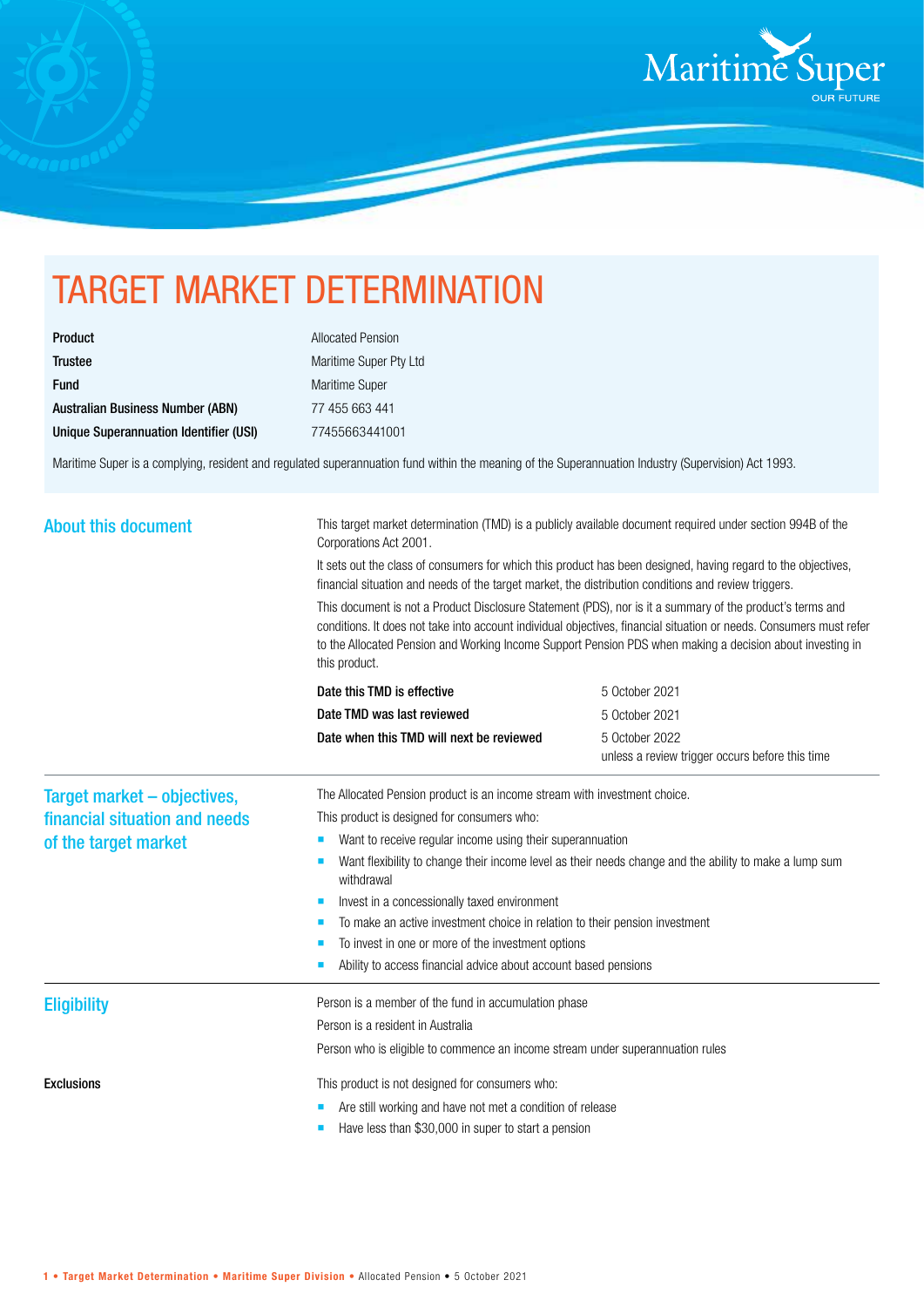| Product description and key attributes                                         | This product is an account-based pension that provides:                                                                                                                |
|--------------------------------------------------------------------------------|------------------------------------------------------------------------------------------------------------------------------------------------------------------------|
|                                                                                | Regular income payments<br>ш                                                                                                                                           |
|                                                                                | Choice of the frequency of payments                                                                                                                                    |
|                                                                                | Choice of investment options                                                                                                                                           |
|                                                                                | Ability to nominate the beneficiary of their benefit                                                                                                                   |
|                                                                                | Access to dedicated financial advisers                                                                                                                                 |
| <b>Investments</b>                                                             | The table below sets out the sub-class of customers that each group of investments within Allocated Pension<br>has been designed for:                                  |
| Growth options - actively managed                                              | These options are designed for members who:                                                                                                                            |
| - Shares Plus, Australian Equities,<br><b>International Equities, Balanced</b> | Are seeking to invest for long-term growth, through exposure to Australian and international shares, with<br>some exposure to unlisted investments, debt and cash      |
|                                                                                | Are seeking to earn an investment return equivalent to or higher than CPI +4% pa on average over 20 years<br>П<br>and are willing to accept a higher level of risk     |
|                                                                                | Are willing to invest in the option for a recommended minimum timeframe of $5+$ years                                                                                  |
|                                                                                | Are willing to accept a greater level of volatility                                                                                                                    |
| Growth options - passively managed -                                           | This option is designed for members who:                                                                                                                               |
| <b>Indexed Balanced</b>                                                        | Are seeking to invest for long-term growth, through exposure to Australian and international shares, with<br>п<br>some exposure to unlisted investments, debt and cash |
|                                                                                | Seeking a lower cost investment<br>п                                                                                                                                   |
|                                                                                | Are seeking to earn an investment return equivalent to or higher than CPI +2.5% pa on average over<br>20 years and are willing to accept a higher level of risk        |
|                                                                                | Are willing to invest in the option for a recommended minimum timeframe of $5+$ years                                                                                  |
|                                                                                | Are willing to accept a greater level of volatility                                                                                                                    |
| Socially responsible option                                                    | This option is designed for members who:                                                                                                                               |
|                                                                                | Are seeking to invest for long-term growth<br>п                                                                                                                        |
|                                                                                | Are seeking to invest in a responsible investment option<br>п                                                                                                          |
|                                                                                | Are seeking to earn an investment return equivalent to or higher than CPI +3% pa on average over 20 years<br>and are willing to accept a higher risk level             |
|                                                                                | Are willing to invest their capital in the option for a recommended minimum timeframe of $5+$ years                                                                    |
| Moderate option - Conservative Balanced                                        | This option is designed for members who:                                                                                                                               |
|                                                                                | Are seeking to invest for long-term growth, across a range of asset classes                                                                                            |
|                                                                                | Are seeking to earn an investment return equivalent to or higher than CPI +3% pa on average over 20 years                                                              |
|                                                                                | and are willing to accept a medium level of risk                                                                                                                       |
|                                                                                | Are willing to invest in the option for a recommended minimum timeframe of $5+$ years                                                                                  |
|                                                                                | Are willing to accept some volatility<br>ш                                                                                                                             |
| Defensive options - Capital Stable, Cash                                       | These options are designed for members who:                                                                                                                            |
|                                                                                | Are seeking to invest in lower risk options                                                                                                                            |
|                                                                                | Are seeking to earn an investment return up to CPI +2% pa on average over 20 years and are willing to<br>accept a lower level of risk                                  |
|                                                                                | Have a short term investment horizon                                                                                                                                   |
|                                                                                | This product includes features and attributes that are likely to be consistent with the likely objectives, financial                                                   |
|                                                                                | situation and needs of the class of customers in the target market.                                                                                                    |
| <b>Distribution conditions</b>                                                 | This product can only be offered and/or issued in accordance with the relevant terms and conditions of the PDS<br>(as amended from time to time).                      |
|                                                                                | This product can be distributed through the following means:                                                                                                           |
|                                                                                | Directly – on-line application or physical form available with the PDS                                                                                                 |
|                                                                                | Financial planners - financial planners registered under Maritime Financial Services Pty Limited and<br>Guideway AFSL                                                  |
|                                                                                | This product should only be distributed under the following circumstances:                                                                                             |
|                                                                                | Where the prospective member is a resident of Australia                                                                                                                |
|                                                                                | To consumers that fall within the target market                                                                                                                        |